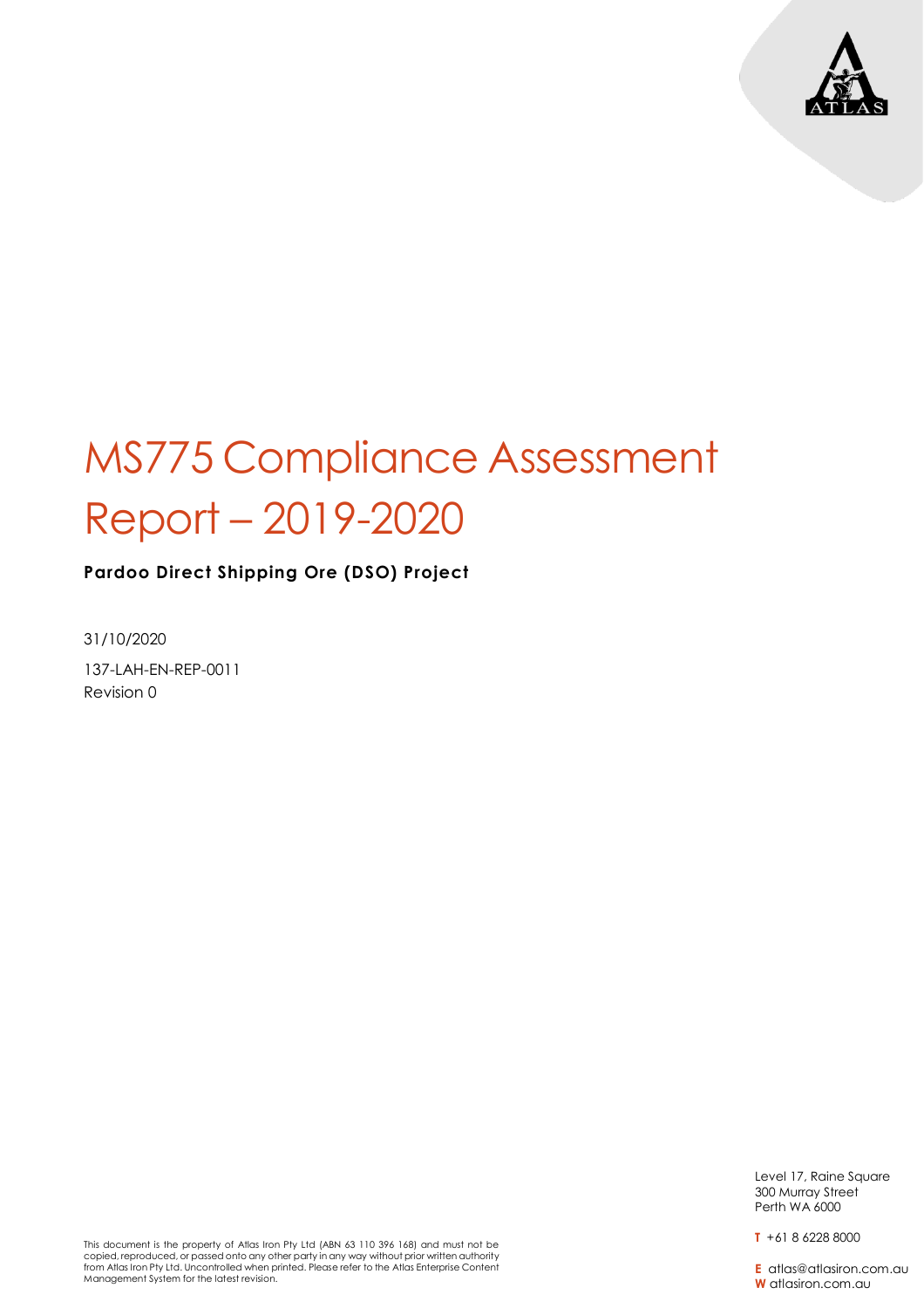

### Authorisation

| <b>Revision</b> | <b>Reason for Issue</b> | Prepared          | Checked      | Authorised | Date       |
|-----------------|-------------------------|-------------------|--------------|------------|------------|
|                 | Compliance              | A. Slabber        | T. Sprenkels | N. Bell    | 31/10/2020 |
|                 |                         | Astalle Mysmakels |              | Afglanto   |            |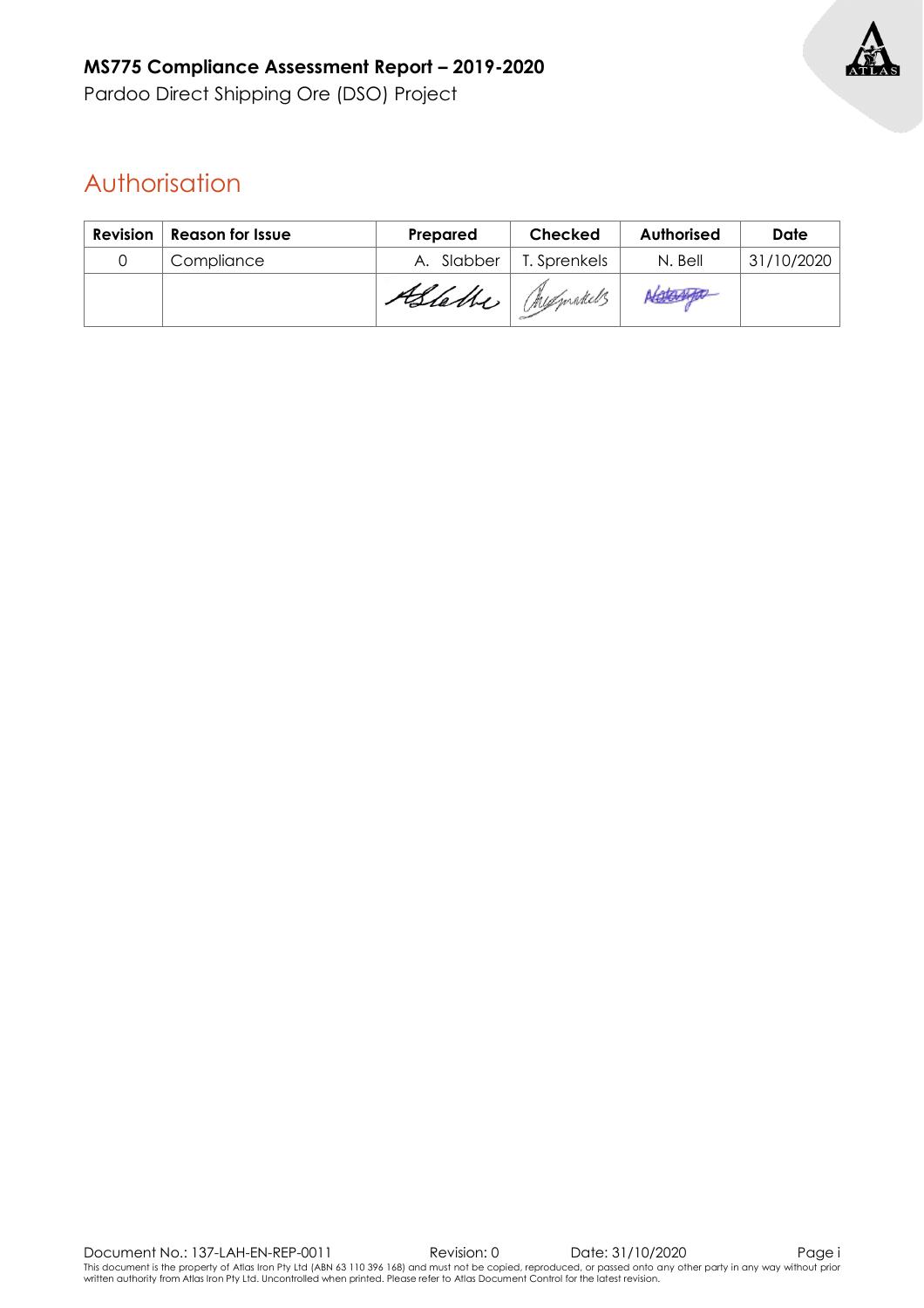

Pardoo Direct Shipping Ore (DSO) Project

### **1 Introduction**

The Atlas Iron Limited (Atlas) Pardoo Direct Shipping Ore (DSO) Project (the Project) is located in the Pilbara region of Western Australia, with the mine site situated approximately 70 km east of Port Hedland.

The Project was assessed through a Public Environmental Review (PER) under Part IV of the *Environmental Protection Act 1986* (EP Act) and approved under Ministerial Statement No. 775 (MS775) on 3 October 2008.

This Compliance Assessment Report (CAR) has been prepared to satisfy Ministerial condition 4 of MS775 for the Project, in accordance with the Office of Environmental Protection Authority's (OEPA's) Post Assessment Guideline No. 3 Preparing a Compliance Assessment Report (August 2012). The review period for this CAR is 3 October 2019 through to 2 October 2020.

### **2 Implementation Status**

The Project commenced construction in October 2008, shipping first ore through Port Hedland in December 2008. The approved mining rate was 3 million tonnes per annum (Mtpa) in accordance with Schedule 1 - Attachment 4 to MS775. The Project ceased operations in 2014 following the mining of all economic ore reserves and remains in decommissioning.

### **3 Statement of Compliance**

#### 3.1 Proposal and Proponent Details

| <b>Proposal Title</b>                           | PARDOO IRON ORE MINE & DIRECT SHIPPING FROM PORT HEDLAND<br>SHIRE OF EAST PILBARA & TOWN OF PORT HEDLAND |
|-------------------------------------------------|----------------------------------------------------------------------------------------------------------|
| <b>Statement Number</b>                         | MS775                                                                                                    |
| <b>Proponent Name</b>                           | Atlas Iron Pty Ltd                                                                                       |
| <b>Proponent's Australian</b><br>Company Number | ABN 63 110 396 168                                                                                       |

#### 3.2 Statement of Compliance Details

| <b>Reporting Period</b> | October 2019 - October 2020. |
|-------------------------|------------------------------|
|                         |                              |

| Implementation phase(s) during reporting period (please tick $\square$ relevant phase(s)) |                |                  |  |                        |  |  |  |
|-------------------------------------------------------------------------------------------|----------------|------------------|--|------------------------|--|--|--|
| l Pre-<br><b>construction</b>                                                             | l Construction | <b>Operation</b> |  | <b>Decommissioning</b> |  |  |  |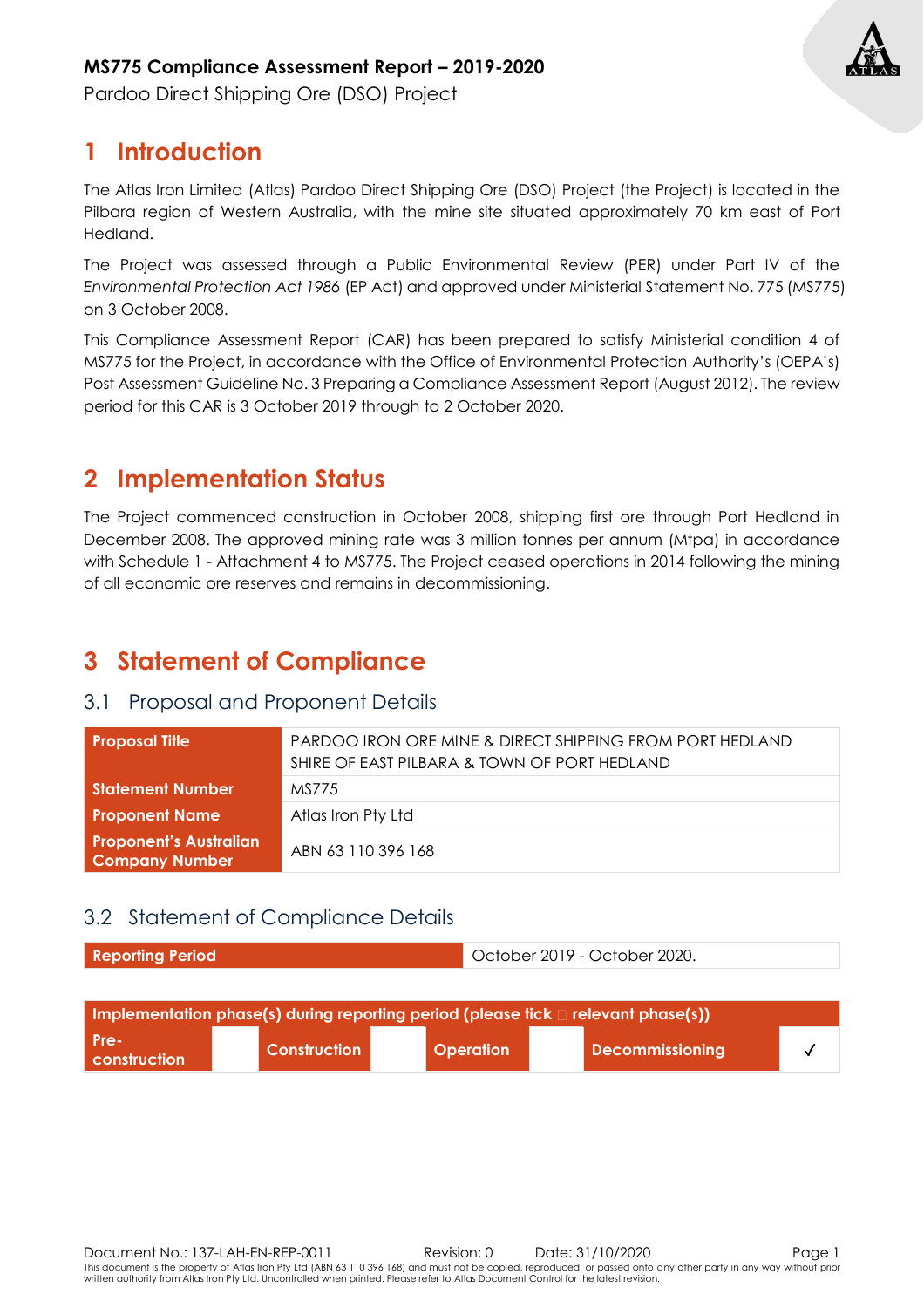Pardoo Direct Shipping Ore (DSO) Project



## **Audit Table for Statement addressed in this Statement of Compliance is provided at Attachment:** <sup>1</sup>

The audit table has been prepared and maintained in accordance with the Department of Water and Environmental Regulation (DWER) Post Assessment Guideline for Preparing an Audit Table, as amended from time to time. The 'Status Column' of the audit table accurately describes the compliance status of each implementation condition and/or procedure for the reporting period of this Statement of Compliance.

**Were all implementation conditions and/or procedures of the Statement complied with within the reporting period? (please tick the appropriate box)**

**No (please proceed to Section 3)** ✓ **Yes (please proceed to Section 4)**

#### 3.3 Details of Non-compliance(s) and/or Potential Non-compliance(s)

**3.3.1 Which implementation condition or procedure was non-compliant or potentially non-compliant?**

MS 775 Condition 10-2:

Re-establishment of vegetation in the rehabilitation area to be comparable with that of the pre-mining vegetation such that the following criteria are met within four years\* following the cessation of productive mining:

- (1) Flora and vegetation are re-established with not less than 70 percent coverage (not including weed species); and
- (2) Weed coverage less than 10 percent.
- \* 2018 As Project ceased operations in 2014.

**3.3.2 Was the implementation condition or procedure non-compliant or potentially noncompliant?**

Non-Compliant

**3.3.3 On what date(s) did the non-compliance or potential non-compliance occur (if applicable)?**

2017-2018 reporting period

#### **3.3.4 Was this non-compliance or potential non-compliance reported to the Chief Executive Officer, DWER?**

| $YES: \Box$ Reported to DWER verbally    | Date            | NO: |
|------------------------------------------|-----------------|-----|
| $\checkmark$ Reported to DWER in writing | Date 23/10/2018 |     |

**3.3.5 What are the details of the non-compliance or potential non-compliance and where relevant, the extent of and impacts associated with the non-compliance or potential non-compliance?**

In 2018-2019 monitoring period Atlas reported non-compliance with this condition. Monitoring during the 2019-2020 period confirms that Atlas still fails to meet criteria 1 and 2 of condition 10.2.

However, following a meeting with DWER on 27 March 2019 to discuss this non-compliance, DWER issued a clarification letter on 4 September 2019 (DWER-000163). This letter notified Atlas that the DWER considers the implementation of Atlas Pardoo DSO Project Mine Closure Plan (May 2013) to be appropriate in meeting the EPA's objectives for Rehabilitation and Mine Closure, and that the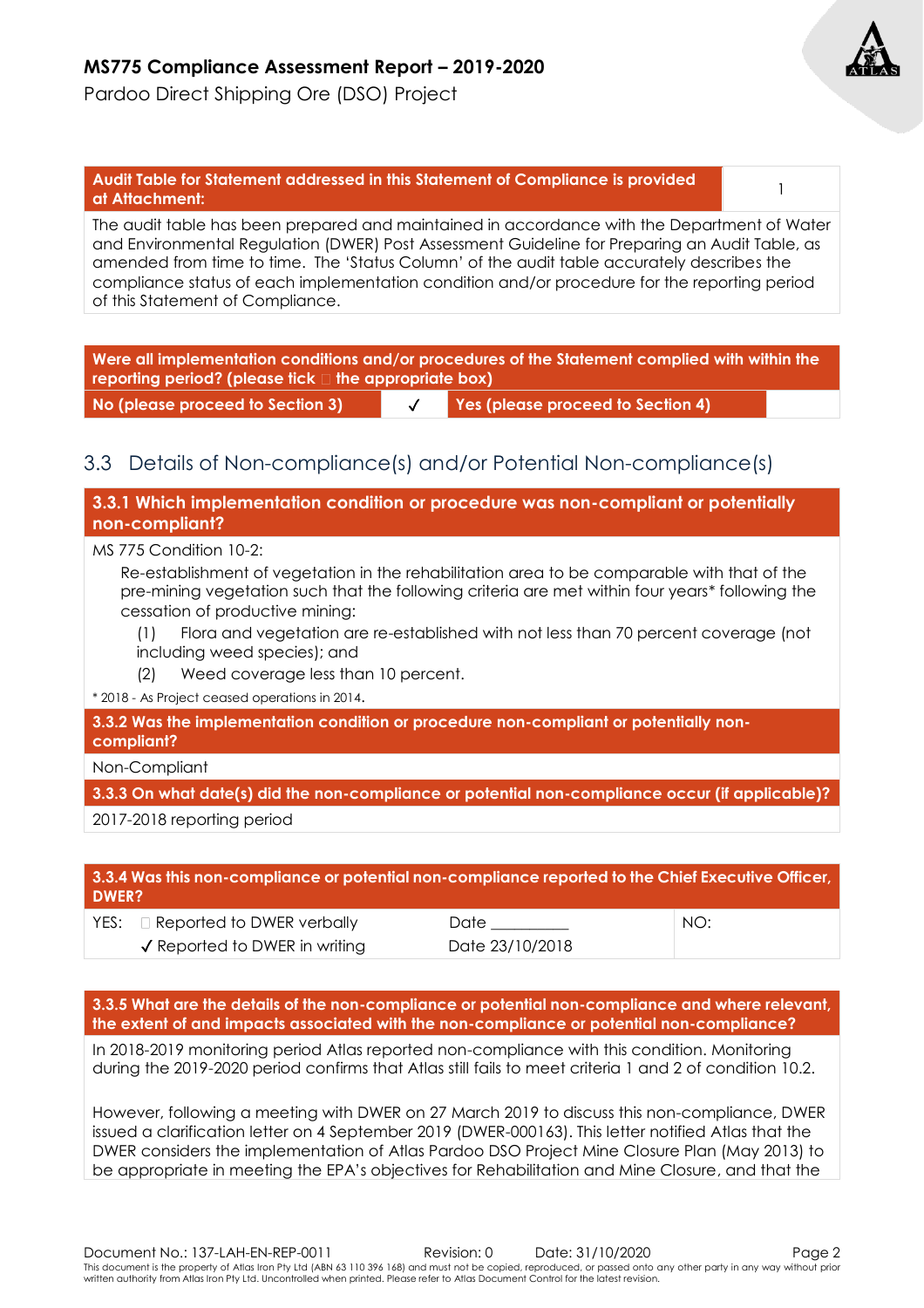Pardoo Direct Shipping Ore (DSO) Project

closure criteria in this plan can be considered in lieu of Condition 10-2 of Ministerial Statement 775. DWER noted the desert and low rainfall characteristics of the region in which the project is located, which makes a vegetation coverage target of 70% difficult to achieve.

This Mine Closure Plan applies following rehabilitation criteria:

- 1) Vegetation coverage criterion for plant cover values to reach ≥70% of pre-mining vegetation cover within four years, and in the cases where this was not achieved, a contingency criterion of 70% of best-achievable perennial vegetation cover within ten years is applied.
- 2) Weed cover values to be less than10% within four years, with a contingency criterion for weed taxa to not be dominant (weed cover is less than total native perennial vegetation cover) in rehabilitation areas within ten years.

In 2019 (Year 5), 11 of the 23 rehabilitation transects met completion criterion (1) for total native perennial vegetation cover. Vegetation cover increased at 20 of the 23 transects, with general increasing trends since monitoring began. A single monitoring location (i.e., sloped and flat transect PDO07 on the Bobby WRL) performed worse, with no native vegetation and higher cover of Buffel grass and weeds. This transect therefore also failed to meet criterion (2). The remaining 22 transects met criterion (2).

**3.3.6 What is the precise location where the non-compliance or potential non-compliance occurred (if applicable)? (please provide this information as a map or GIS co-ordinates)**

Monitoring locations as described in Attachment 2 Pardoo 2019 Rehabilitation Monitoring Assessment (Stantec, 2019)

#### **3.3.7 What was the cause(s) of the non-compliance or potential non-compliance?**

Criterion set in Condition 10-2 are unachievable and DWER have accepted alternative criterion as established in the current mine Closure Plan (refer to DWER consultation discussed in Section 3.3.5). Limited vegetation cover in certain rehabilitation areas at Pardoo are likely due to the following causes:

- Limited availability of viable topsoil pre mining.
- Climate the Eremaean Botanical Province is regarded as desert due to the low and erratic rainfall.

Excessive weed cover in certain rehabilitation areas at Pardoo are likely due to the following causes:

- Pre and post-mining land use *li.e.* cattle movements).
- Presence of colonising weed species.

**3.3.8 What remedial and/or corrective action(s), if any, were taken or are proposed to be taken in response to the non-compliance or potential non-compliance?**

During the October 2018 – October 2019 reporting period Atlas commissioned Astron to conduct weed control at Pardoo (July 2019), three months after the (Stantec 2019) rehabilitation and weed assessment.

During the October 2019 – October 2020 reporting period Atlas commissioned Pilbara Environmental to conduct extensive weed control at Pardoo (March 2020). The weed campaign targeted species such as *Calotropis procera*, which were most common on the Bobby WRL and Kapok Bush in areas where it has not fully established, to prevent further spreading.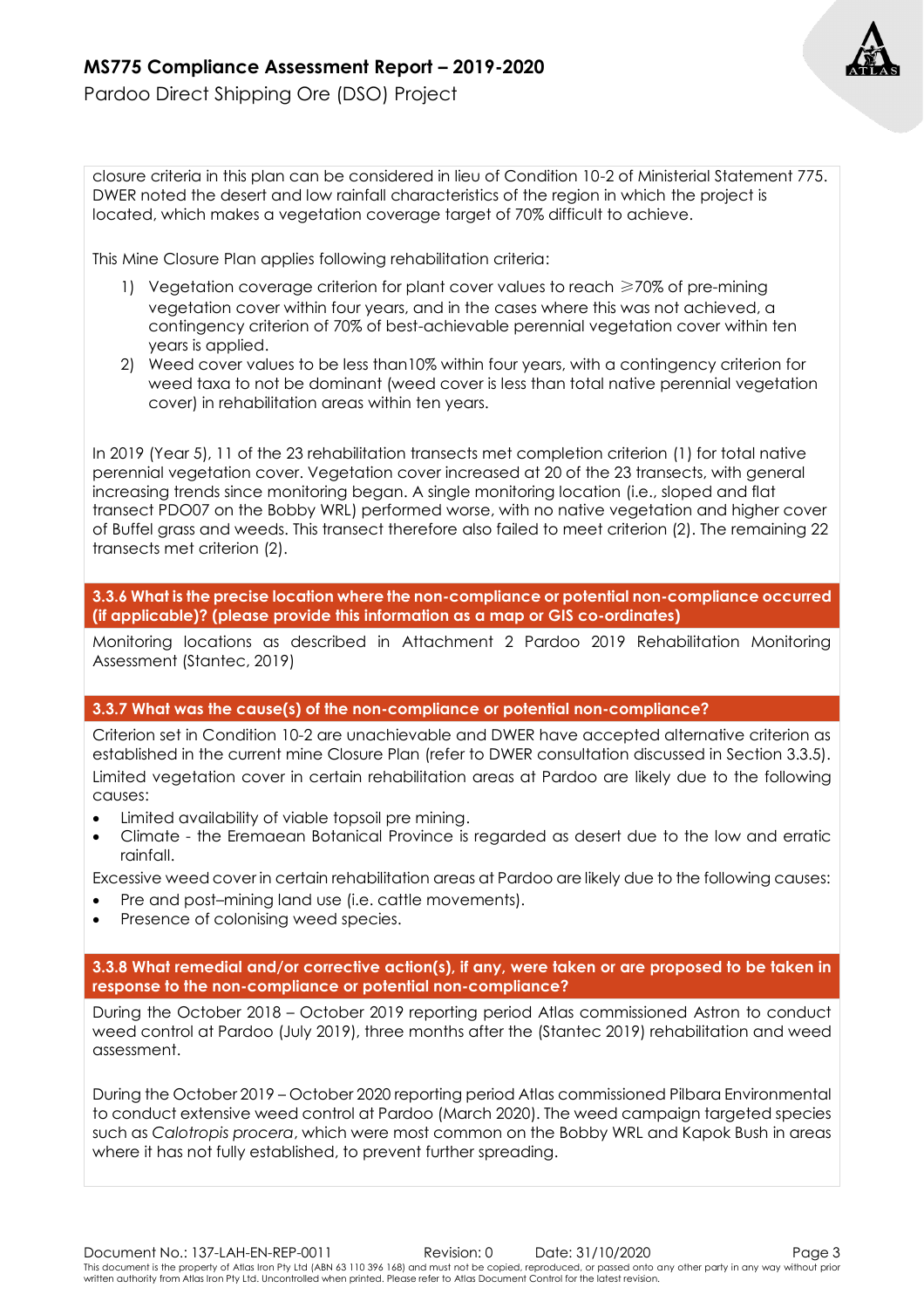

Pardoo Direct Shipping Ore (DSO) Project

Another round of weed control is scheduled to be completed in 2021, following the wet season.

The application of native seed in order to encourage increased native vegetation establishment in underperforming monitoring transects will be considered following monitoring in 2021.

**3.3.9 What measures, if any, were in place to prevent the non-compliance or potential noncompliance before it occurred? What, if any, amendments have been made to those measures to prevent re-occurrence?**

Criterion set in Condition 10-2 are unachievable and DWER have accepted alternative criterion as established in the current mine Closure Plan (refer to DWER consultation discussed in Section 3.3.5).

As this non-compliance relates to rehabilitation performance, there is no risk of reoccurrence rather the risk is that rehabilitation criteria are not met with time/age. Lessons learnt at Pardoo are however, being considered in development of MCPs at Atlas other Projects.

**3.3.10 Supporting Information/documentation collected and recorded in relation to this implementation condition or procedure**

Attachment 1: Compliance Details Table

Attachment 2: Pardoo 2019 Rehabilitation Monitoring Assessment (Stantec, 2019)

Attachment 3: Pardoo 2019 Weed Assessment (Stantec, 2019)

Attachment 4: Atlas Iron Weed Management Report (Pilbara Environmental, 2020)

Attachment 5: Draft Pardoo Landform Erosion Assessment (Mine Earth, 2020)

Attachment 6: Statement 775 Letter to Atlas Rehabilitation of Pardoo 4 (September 2019)

#### 3.4 Proponent Declaration

I, Natassja Bell, A/Manager – Environment and Approvals, declare that I am authorised on behalf of Atlas iron Pty Limited (being the person responsible for the proposal) to submit this form and that the information contained in this form is true and not misleading.

NOTO

Signature: Date: 31/10/2020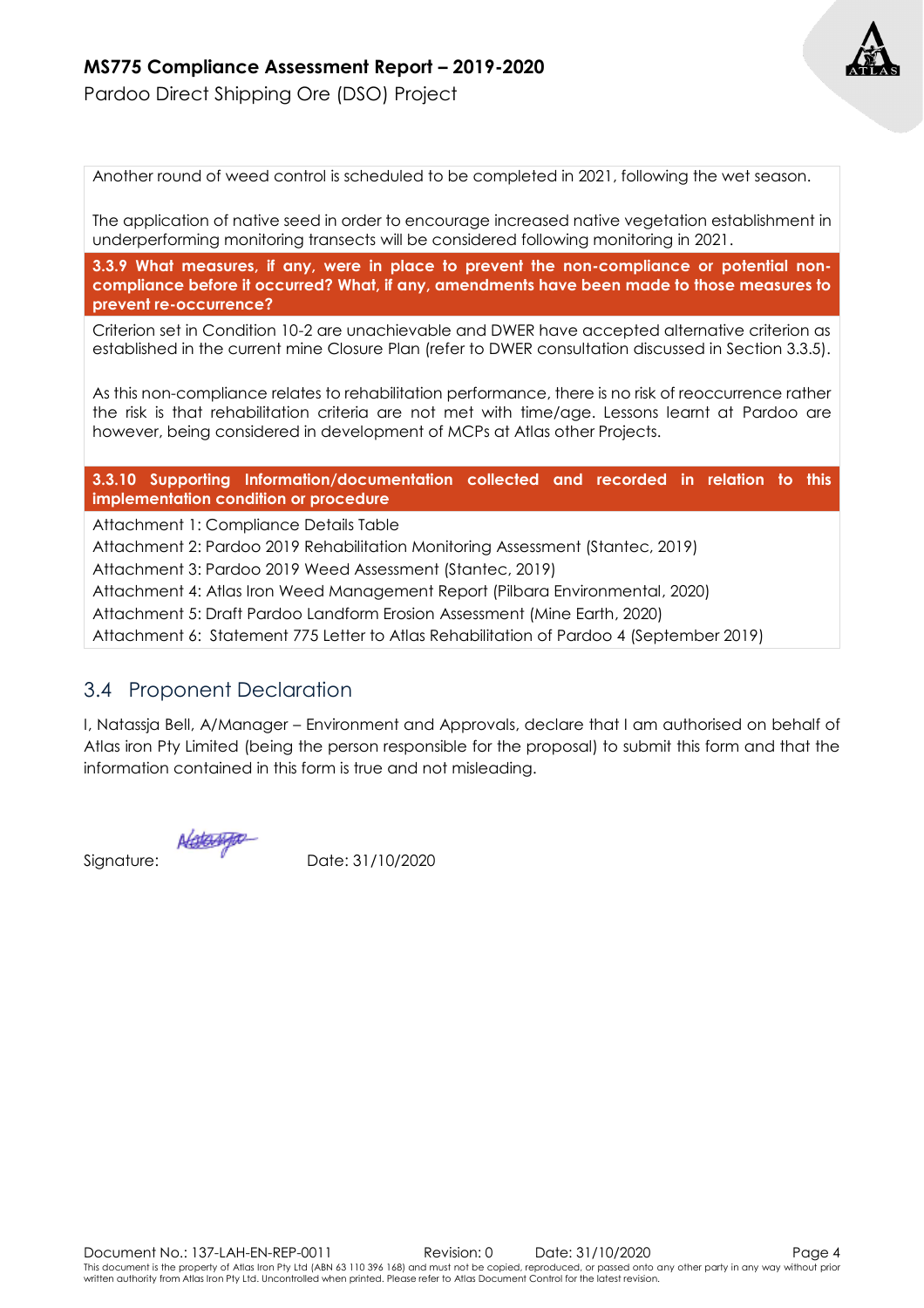Pardoo Direct Shipping Ore (DSO) Project

#### **Attachment 1: Compliance Details**

This audit table is a summary and timetable of conditions and commitments applying to this Project. Refer to the Minister's Statement for full detail/precise wording of individual elements.

Abbreviations: CAR = Compliance Assessment Report; CEO = Chief Executive Officer of OEPA; DEC = Department of Environment and Conservation (DEC); DER = Department of Environment Regulation; DIA = Department of Indigenous Affairs; DMP = Department of Mining and Petroleum; DoH = Department of Health; DoW = Department of Water, EPA = Environmental Protection Authority, Minister for Env = Minister for the Environment; OEPA = Office of the Environmental Protection Authority.

Compliance Status: C = Compliant, CLD = Completed, NC = Non – compliant, NR = Not Required at this stage. Please note the terms NA = Not Audited and VR = Verification Required are only for OEPA use. IP = In Process may only be used by the proponent in circumstances outlined in Section 2.8 of the Post Assessment Guideline for Preparing an Audit Table.

| <b>Audit Code</b> | Subject                    | <b>Requirement</b>                                                                                                                                                                                            | <b>Status</b> | <b>Further information</b>                                                                                                                                                                                                                                                                                                                                            |
|-------------------|----------------------------|---------------------------------------------------------------------------------------------------------------------------------------------------------------------------------------------------------------|---------------|-----------------------------------------------------------------------------------------------------------------------------------------------------------------------------------------------------------------------------------------------------------------------------------------------------------------------------------------------------------------------|
| $4-1$             | Compliance<br>Reporting    | Submit environmental compliance<br>reports to the CEO of the DEC annually,<br>reporting on the previous twelve<br>months unless required by the CEO of<br>DEC to report more frequently.                      | C             | A CAR shall be submitted on or before Oct 31<br>each year and address requirements as<br>appropriate.<br>This report serves as the CAR for reporting<br>period October 2019 - October 2020.                                                                                                                                                                           |
| $7 - 1$           | Flora<br>and<br>Vegetation | In implementing the proposal, the $\mathsf{CLD}$<br>proponent shall ensure that priority<br>flora outside the pit infrastructure areas<br>shown in Figure 1 of Schedule 1 are not<br>impacted by the proposal |               | commissioned<br>Woodman<br>Atlas<br>Environmental to monitor priority<br>flora<br>populations adjacent to operational areas<br>2009-2014. The monitoring<br>from<br>was<br>conducted again in 2017 to identify any<br>continuing impacts on priority flora (post<br>mining). The results demonstrate no impact to<br>priority flora with no future impacts predicted. |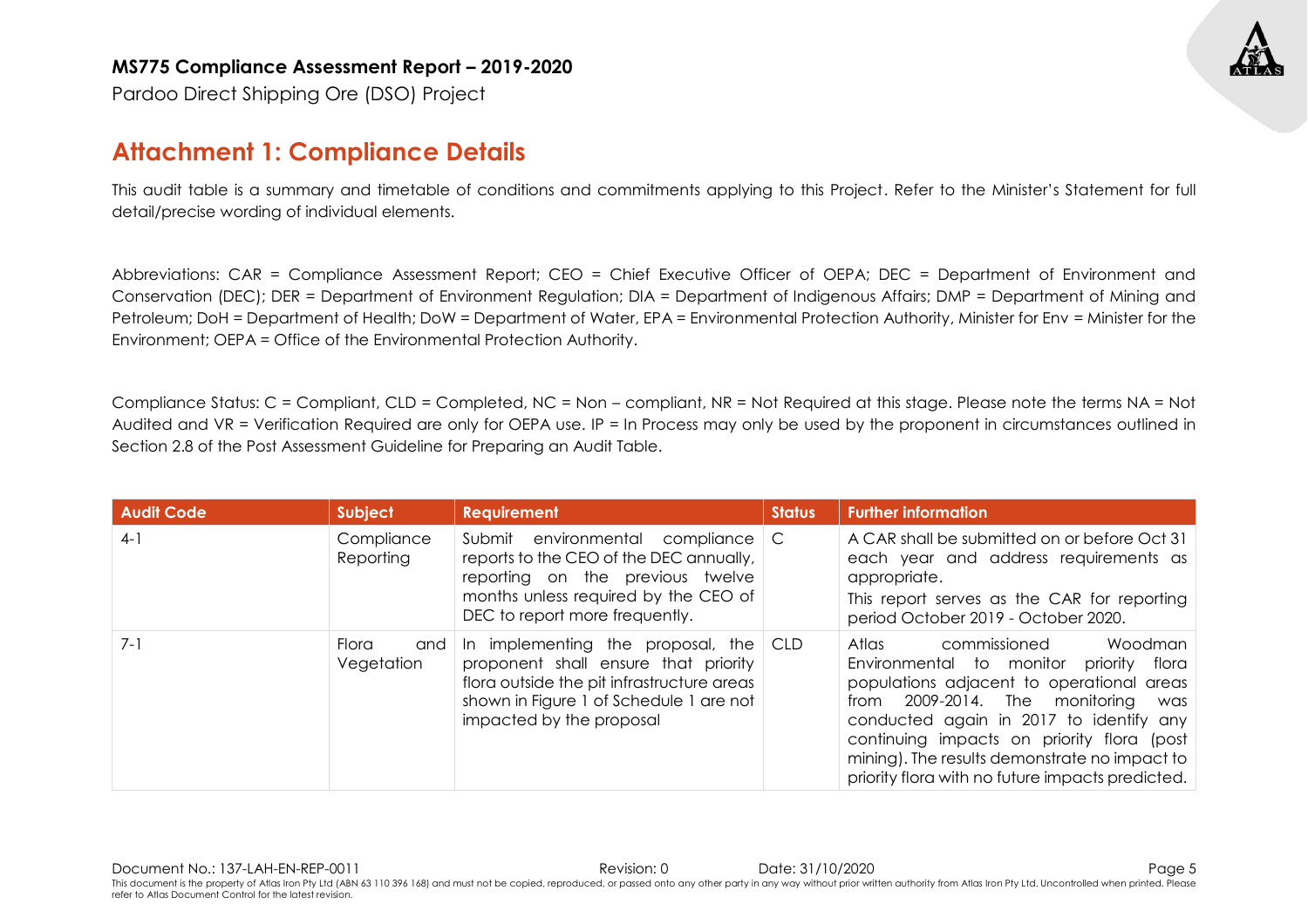

| $7 - 2$ | Flora<br>and<br>Vegetation | In implementing the proposal, the<br>proponent shall ensure that no more<br>than 10% of priority flora within the two<br>dewater discharge saturation zones of<br>14 and 10 hectares is lost.                                                                                                                                                                                                                                          | <b>CLD</b> | No priority flora were recorded within the<br>dewater discharge saturation zones in 2014,<br>2017 or 2019 monitoring.                                                                         |
|---------|----------------------------|----------------------------------------------------------------------------------------------------------------------------------------------------------------------------------------------------------------------------------------------------------------------------------------------------------------------------------------------------------------------------------------------------------------------------------------|------------|-----------------------------------------------------------------------------------------------------------------------------------------------------------------------------------------------|
| $7 - 3$ |                            | The proponent shall monitor, in liaison<br>with the Department of Environment<br>and Conservation, priority flora and<br>vegetation in the proposal area and<br>down<br>gradient<br>dewatering<br>of<br>discharge to detect any impact of the<br>proposal on priority flora species and<br>vegetation. This monitoring is to be<br>carried out to the satisfaction of the<br>CEO of the Department of Environment<br>and Conservation. | <b>CLD</b> | Vegetation monitoring was undertaken by<br>Woodman Environmental from 2008-2014,<br>2017 and 2019.                                                                                            |
| $7 - 4$ |                            | The proponent shall submit the results CLD<br>of monitoring referred to in condition 7-<br>3 to the CEO of the Department of<br>Environment and Conservation at<br>times determined by the CEO of the<br>Department of Environment and<br>Conservation.                                                                                                                                                                                |            | The last Pardoo DSO Project Environmental<br>Discharge Vegetation Health Monitoring<br>Report (Woodman, 2019) was submitted to<br>the CEO on 22/10/2019.                                      |
| $7 - 5$ |                            | proponent shall<br>immediately<br>The<br>management<br>provide<br>proposed<br>measures to the<br>CEO of<br>the<br>Department of Environment<br>and<br>Conservation in the event that the<br>requirements of condition 7-1 and 7-2<br>are not met or are not likely to be met.                                                                                                                                                          | CLD        | No action required as Condition 7-1 and 7-2<br>have been met. Priority flora has been<br>discontinued as the intent of the conditions<br>have been met and no future impacts are<br>predicted |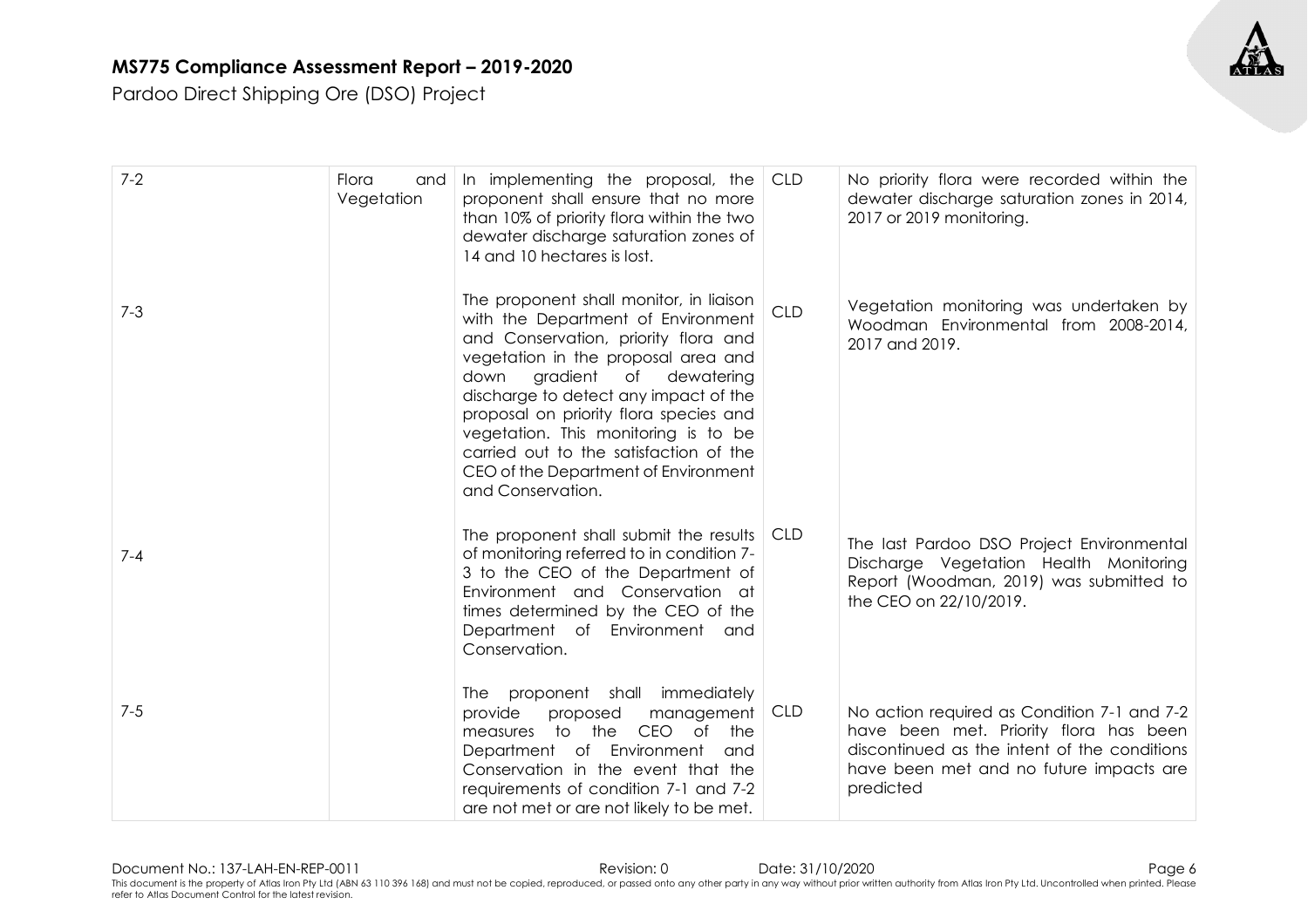| <b>Audit Code</b> | Subject                                          | <b>Requirement</b>                                                                                                                                                                                                                                                                                                                                                                                                                                        | <b>Status</b> | <b>Further information</b>                                                                                                                             |
|-------------------|--------------------------------------------------|-----------------------------------------------------------------------------------------------------------------------------------------------------------------------------------------------------------------------------------------------------------------------------------------------------------------------------------------------------------------------------------------------------------------------------------------------------------|---------------|--------------------------------------------------------------------------------------------------------------------------------------------------------|
| $9 - 1$           | Aboriginal<br>Heritage                           | Aboriginal<br>Cultural<br>Prepare<br>an<br>Heritage Management Plan that meets<br>the objectives specified<br>in this<br>condition.                                                                                                                                                                                                                                                                                                                       | <b>CLD</b>    | Aboriginal Cultural Heritage Management<br>Plan (ACHMP) submitted and approved.                                                                        |
| $9 - 2$           |                                                  | Consult with the<br>Department<br>of<br>Indigenous Affairs<br>(DIA)<br>the<br>in<br>preparation of the Aboriginal Cultural<br>Heritage Management Plan.                                                                                                                                                                                                                                                                                                   | <b>CLD</b>    | ACHMP implemented.                                                                                                                                     |
| $9 - 3$           |                                                  | Ensure that changes to the biological<br>and physical environment arising from   CLD<br>the implementation of the proposal do<br>not adversely affect Aboriginal cultural<br>heritage values, through: 1. Identify<br>Aboriginal heritage sites. 2. Identify<br>potential impacts. 3. Identify and<br>implement appropriate management<br>measures in consultation with the<br>Ngarla People. 4. Inform all project<br>stakeholders of their obligations. |               | ACHMP implemented.                                                                                                                                     |
| $9 - 4$           |                                                  | Implement the Aboriginal Cultural<br>Heritage Management Plan.                                                                                                                                                                                                                                                                                                                                                                                            | <b>CLD</b>    | <b>ACHMP</b><br>implemented. Atlas completed<br>heritage surveys prior to any disturbance and<br>maintains a geospatial database of heritage<br>sites. |
| $10-1$            | Closure<br>Decommission<br>and<br>Rehabilitation | Conduct surveys of the proposal area<br>to collect baseline information on pre-<br>mining soil profiles prior to the<br>commencement of productive mining.                                                                                                                                                                                                                                                                                                | <b>CLD</b>    | Conducted prior to mining commencing.                                                                                                                  |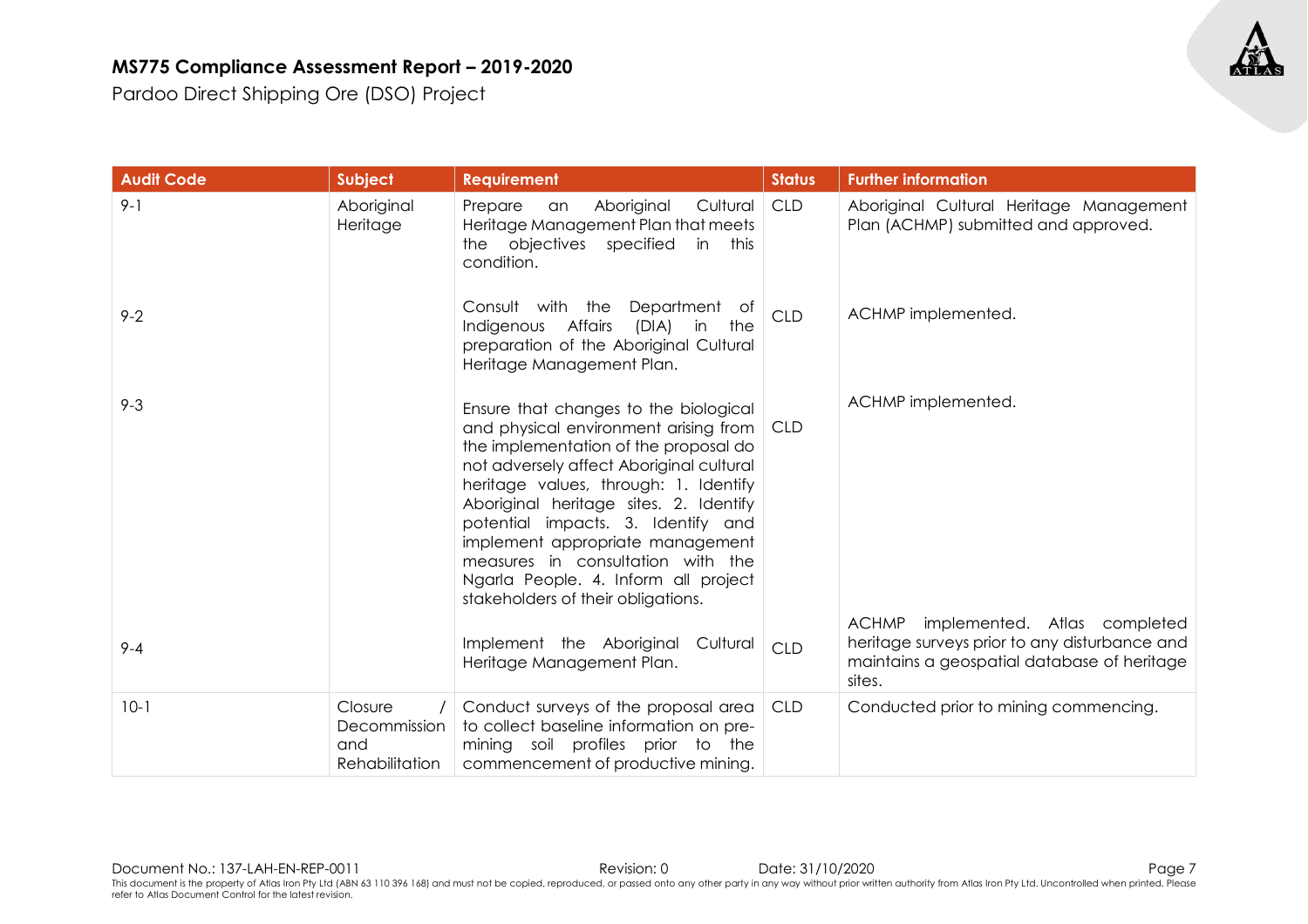

| $10-2$ | Closure<br>Decommission<br>and<br>Rehabilitation | Commence rehabilitation of the mine<br>site area as the mining progresses, in<br>accordance with the following:<br>Re-establishment of vegetation<br>1.<br>the rehabilitation area to be<br>$\mathsf{I}$<br>comparable with that of the pre-<br>mining vegetation such that the<br>following criteria are met within four<br>years following the cessation of<br>productive mining:<br>Flora and vegetation are<br>(1)<br>re-established with not less than<br>70<br>percent coverage<br>(not<br>including weed species); and<br>Weed coverage less than<br>(2)<br>10 percent. | <b>NC</b> | In 2018-2019 monitoring period Atlas reported<br>with<br>non-compliance<br>this<br>condition.<br>Monitoring during the 2019-2020 period<br>confirms that Atlas still fails to meet criteria 1<br>and 2 of condition 10-2.<br>However, following a meeting with DWER on<br>27 March 2019 to discuss this non-<br>compliance, DWER issued a clarification letter<br>on 4 September 2019 (DWER-000163). This<br>letter notified Atlas that the DWER considers<br>the implementation of Atlas Pardoo DSO<br>Project Mine Closure Plan (May 2013) to be<br>appropriate in meeting the EPA's objectives<br>for Rehabilitation and Mine Closure, and that<br>the closure criteria in this plan can be<br>considered in lieu of Condition 10-2 of<br>Ministerial Statement 775. DWER noted the<br>desert and low rainfall characteristics of the<br>region in which the project is located, which<br>makes a vegetation coverage target of 70%<br>difficult to achieve. |
|--------|--------------------------------------------------|--------------------------------------------------------------------------------------------------------------------------------------------------------------------------------------------------------------------------------------------------------------------------------------------------------------------------------------------------------------------------------------------------------------------------------------------------------------------------------------------------------------------------------------------------------------------------------|-----------|-----------------------------------------------------------------------------------------------------------------------------------------------------------------------------------------------------------------------------------------------------------------------------------------------------------------------------------------------------------------------------------------------------------------------------------------------------------------------------------------------------------------------------------------------------------------------------------------------------------------------------------------------------------------------------------------------------------------------------------------------------------------------------------------------------------------------------------------------------------------------------------------------------------------------------------------------------------------|
|        |                                                  |                                                                                                                                                                                                                                                                                                                                                                                                                                                                                                                                                                                |           | This Mine Closure Plan applies following<br>rehabilitation criteria:<br>Vegetation coverage criterion for plant<br>cover values to reach $\geq$ 70% of pre-<br>mining vegetation cover within four<br>years, and in the cases where this was not<br>achieved, a contingency criterion of 70%<br>of best-achievable perennial vegetation<br>cover within ten years is applied.<br>Weed cover values to be less than 10%<br>2)<br>within four years, with a contingency                                                                                                                                                                                                                                                                                                                                                                                                                                                                                           |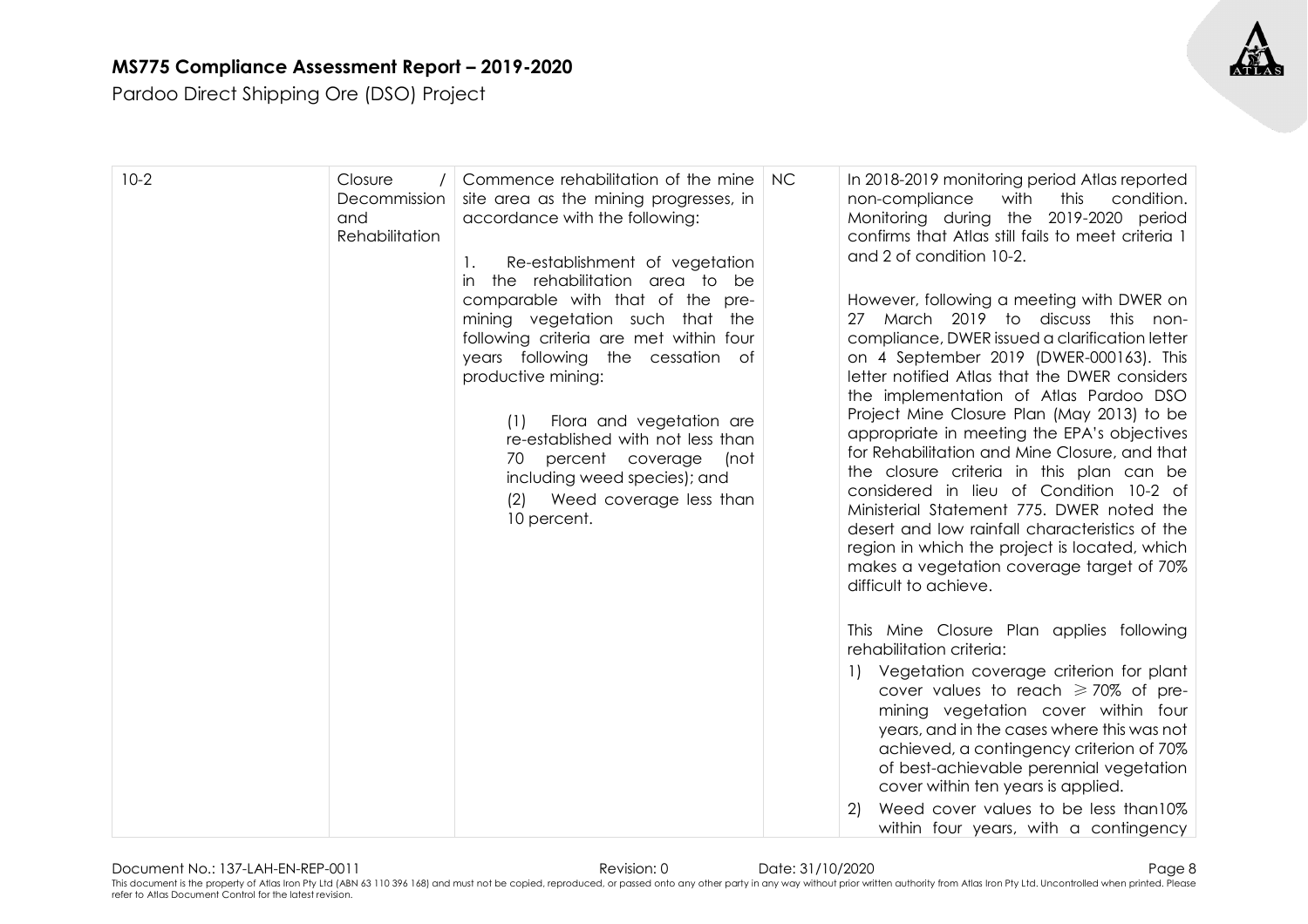Pardoo Direct Shipping Ore (DSO) Project

| <b>Audit Code</b> | Subject | <b>Requirement</b>                                                                                                                                                                                                                                                                | <b>Status</b> | <b>Further information</b>                                                                                                                                                                                                                                                                                                                                                                                                                                                                                                                                                                                                                                                      |
|-------------------|---------|-----------------------------------------------------------------------------------------------------------------------------------------------------------------------------------------------------------------------------------------------------------------------------------|---------------|---------------------------------------------------------------------------------------------------------------------------------------------------------------------------------------------------------------------------------------------------------------------------------------------------------------------------------------------------------------------------------------------------------------------------------------------------------------------------------------------------------------------------------------------------------------------------------------------------------------------------------------------------------------------------------|
|                   |         |                                                                                                                                                                                                                                                                                   |               | criterion for weed taxa to not be<br>dominant (weed cover is less than total<br>native perennial vegetation cover) in<br>rehabilitation areas within ten years.                                                                                                                                                                                                                                                                                                                                                                                                                                                                                                                 |
|                   |         |                                                                                                                                                                                                                                                                                   |               | In 2019 (Year 5), 11 of the 23 rehabilitation<br>transects met revised completion criterion (1)<br>for total native perennial vegetation cover.<br>Vegetation cover increased at 20 of the 23<br>transects, with general increasing trends since<br>monitoring began. A single monitoring<br>location (i.e., sloped and flat transect PDO07<br>on the Bobby WRL) performed worse, with no<br>native vegetation and higher cover of Buffel<br>grass and weeds. This transect therefore also<br>failed to meet criterion (2). The remaining 22<br>transects met criterion (2).<br>Pilbara Environmental was commissioned to<br>conducted weed control at Pardoo in March<br>2020. |
|                   |         |                                                                                                                                                                                                                                                                                   |               | A schedule of rate of rehabilitation has been                                                                                                                                                                                                                                                                                                                                                                                                                                                                                                                                                                                                                                   |
|                   |         | schedule<br>2.<br>$\mathsf{A}$<br>of<br>rate<br>of<br>rehabilitation acceptable to the CEO<br>of the DEC.                                                                                                                                                                         | $\mathsf{C}$  | included in the MCP (Table 44), accepted by<br>DMP (Reg: 39884) and OEPA.                                                                                                                                                                                                                                                                                                                                                                                                                                                                                                                                                                                                       |
| $10-3$            |         | Ensure that the final pit lakes do not $\mathcal C$<br>significant<br>environmental<br>cause<br>impacts arising from groundwater<br>pollution or through attracting native<br>fauna which may subsequently be<br>harmed or fauna which may harm<br>surrounding native vegetation. |               | Nominated groundwater bores and pit lakes<br>are sampled in accordance with the<br>approved Mine Closure Plan. Results are<br>included in the Annual Aquifer Report<br>submitted to the DWER.                                                                                                                                                                                                                                                                                                                                                                                                                                                                                   |

Document No.: 137-LAH-EN-REP-0011 Revision: 0 Date: 31/10/2020 Page 9 This document is the property of Atlas Iron Pty Ltd (ABN 63 110 396 168) and must not be copied, reproduced, or passed onto any other party in any way without prior written authority from Atlas Iron Pty Ltd. Uncontrolled w refer to Atlas Document Control for the latest revision.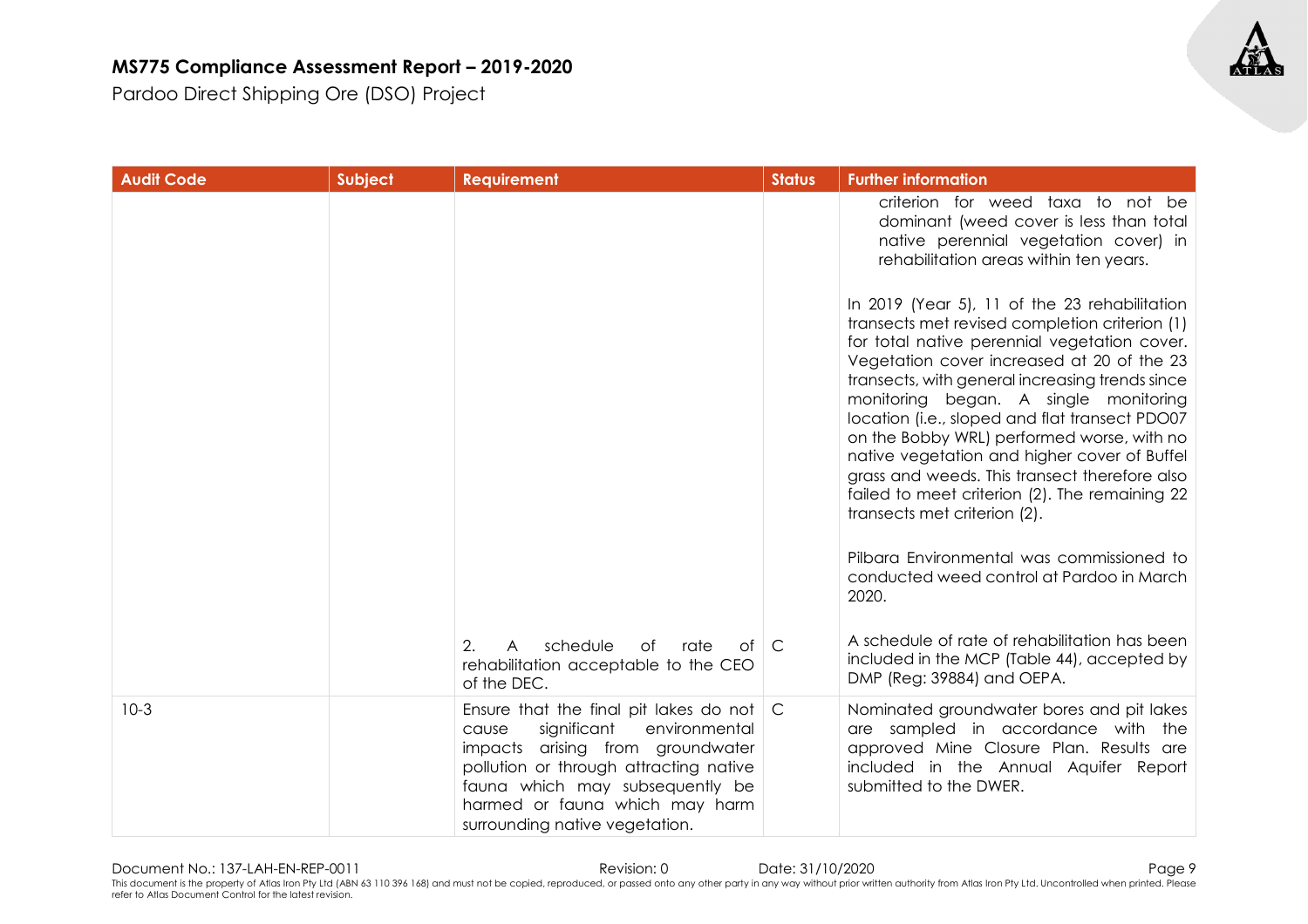

| <b>Audit Code</b> | Subject | <b>Requirement</b>                                                                                                                                                  | <b>Status</b> | <b>Further information</b>                                                                                                                                                                                                                                                                                                                                                                                                                                                                                                                                                                                                |
|-------------------|---------|---------------------------------------------------------------------------------------------------------------------------------------------------------------------|---------------|---------------------------------------------------------------------------------------------------------------------------------------------------------------------------------------------------------------------------------------------------------------------------------------------------------------------------------------------------------------------------------------------------------------------------------------------------------------------------------------------------------------------------------------------------------------------------------------------------------------------------|
|                   |         |                                                                                                                                                                     |               | Abandonment<br>been<br>bunds<br>have<br>constructed around all open pits to prevent<br>fauna entering the lakes.                                                                                                                                                                                                                                                                                                                                                                                                                                                                                                          |
| $10 - 4$          |         | liaison with the DEC, monitor $\mathcal C$<br>In.<br>progressively the performance of<br>rehabilitation against the criteria in 10-<br>2 based on annual reporting. |               | Stantec Australia (formerly MWH Australia)<br>conducted rehabilitation monitoring at<br>Pardoo in April 2016, April 2017, April 2018 and<br>April 2019. The monitoring included an<br>of<br>rehabilitation<br>assessment<br>against<br>completion criteria for vegetation, surface<br>water (erosion), weeds and quoll habitat.<br>Mine Earth assessed the erosion status of the<br>rehabilitation at Pardoo in June 2020 using<br>drone captured orthophotos and digital<br>elevation model (DEM) data to identify and<br>quantify the volumes and spatial attributes of<br>erosion gullies. DWER were also consulted in |
| $10-5$            |         |                                                                                                                                                                     |               | 2019 on rehabilitation performance as<br>discussed above against Conditon 10-2.                                                                                                                                                                                                                                                                                                                                                                                                                                                                                                                                           |
|                   |         | Submit annually a report of the<br>rehabilitation performance monitoring<br>required by condition 10.4 to the CEO<br>of DEC.                                        |               | The Pardoo 2019 Rehabilitation Monitoring<br>Assessment (Stantec, 2019), Pardoo 2019<br>Weed Assessment (Stantec, 2019), Atlas Iron<br>Weed<br>Management Report<br>(Pilbara<br>Environmental 2020) and Pardoo Landform<br>Erosion Assessment (Mine Earth 2020) are<br>provided as Attachment 2, 3, 4 and 5.                                                                                                                                                                                                                                                                                                              |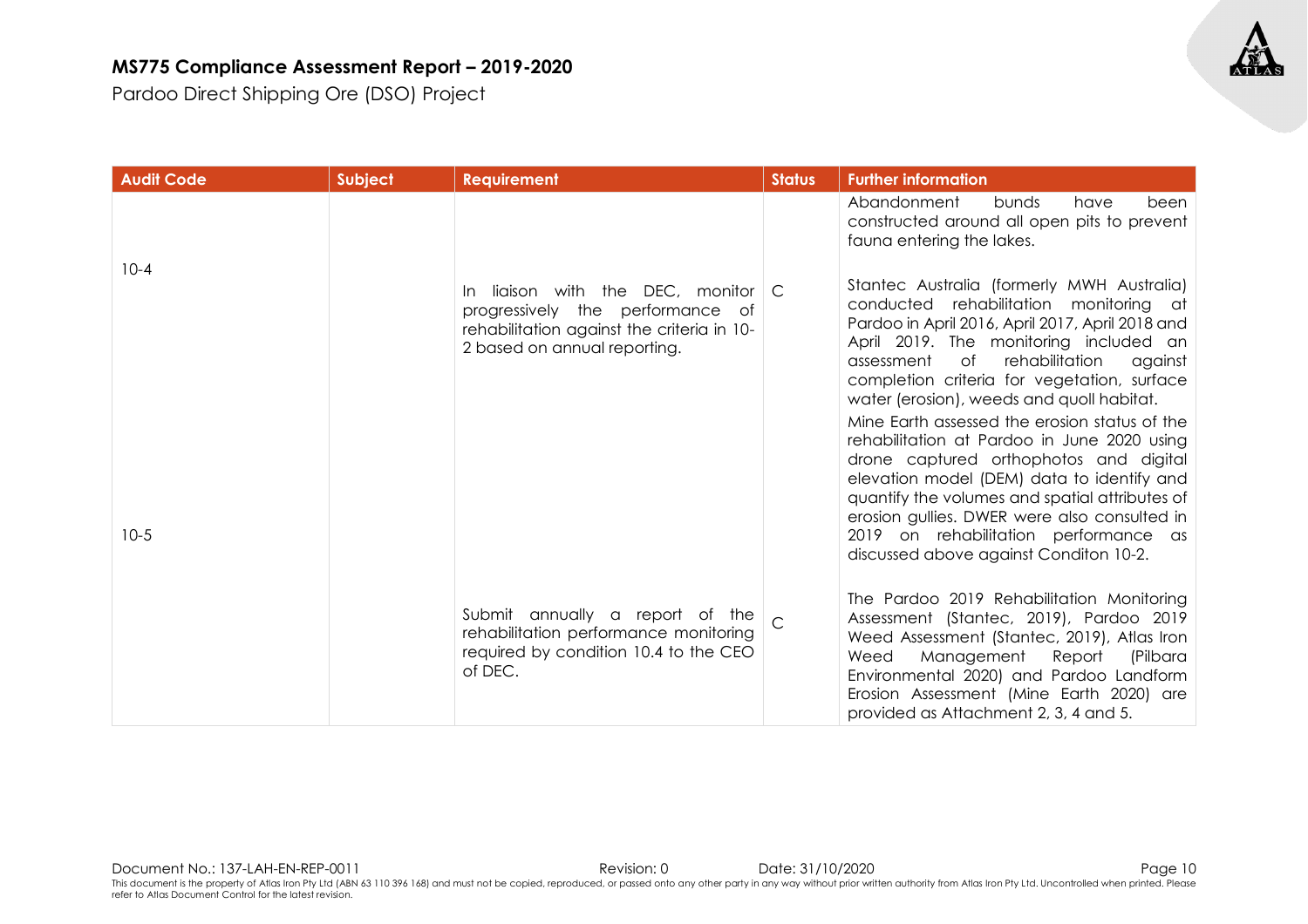

### **Attachment 2 Pardoo 2019 Rehabilitation Monitoring Assessment (Stantec, 2019)**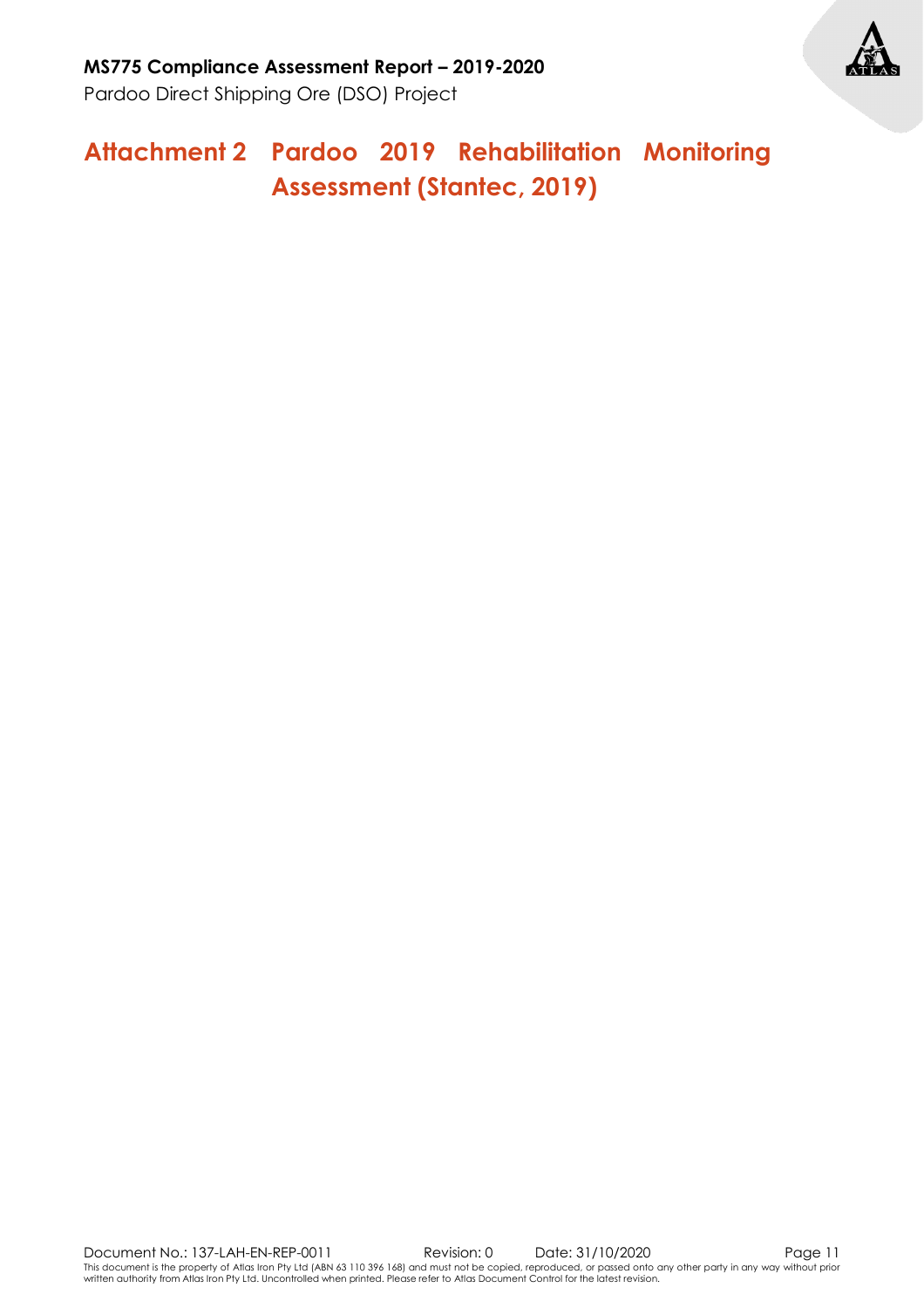

Pardoo Direct Shipping Ore (DSO) Project

### **Attachment 3 Pardoo 2019 Weed Assessment (Stantec, 2019)**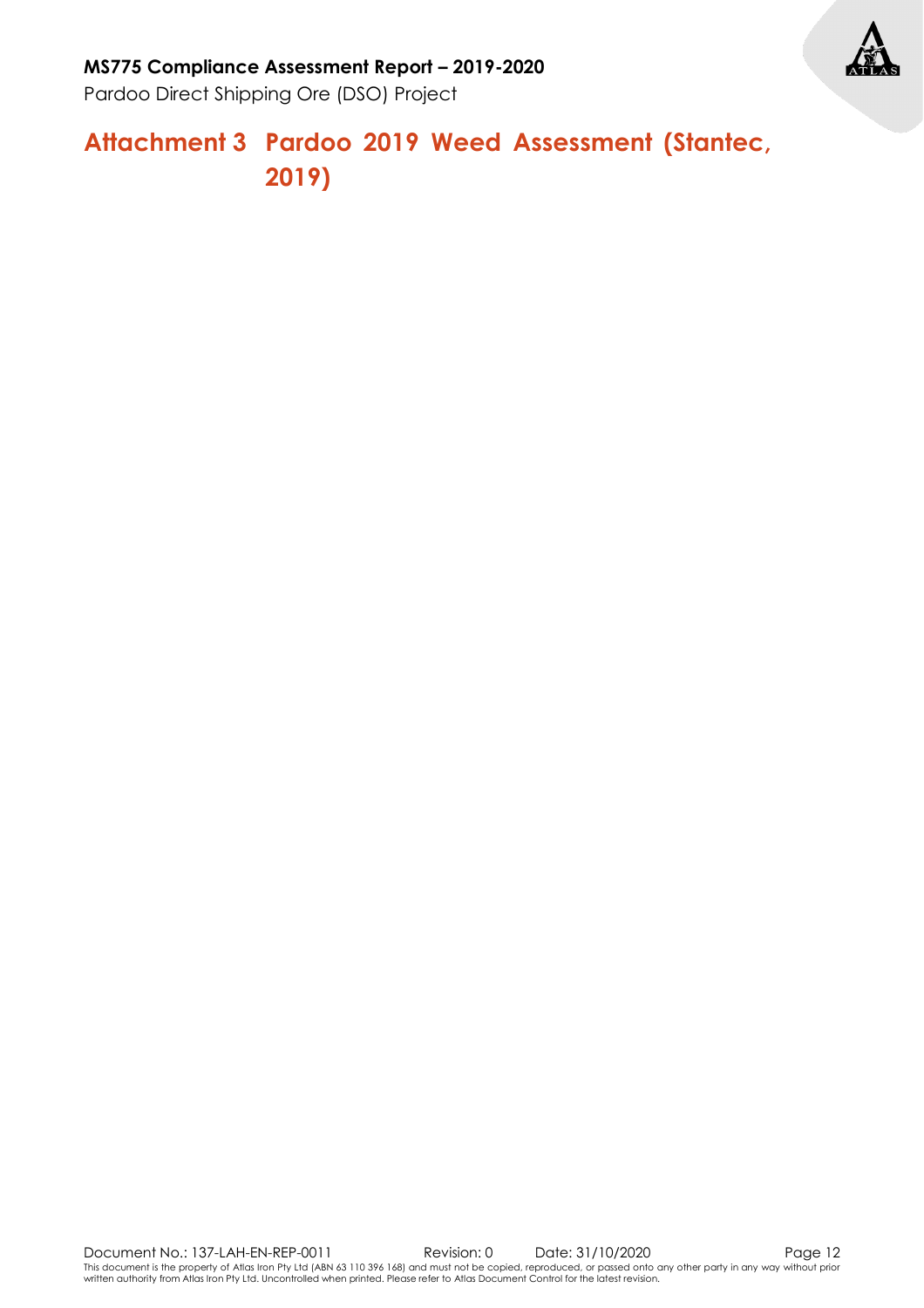**Attachment 4 Atlas Iron Weed Management Report (Pilbara Environmental 2020)**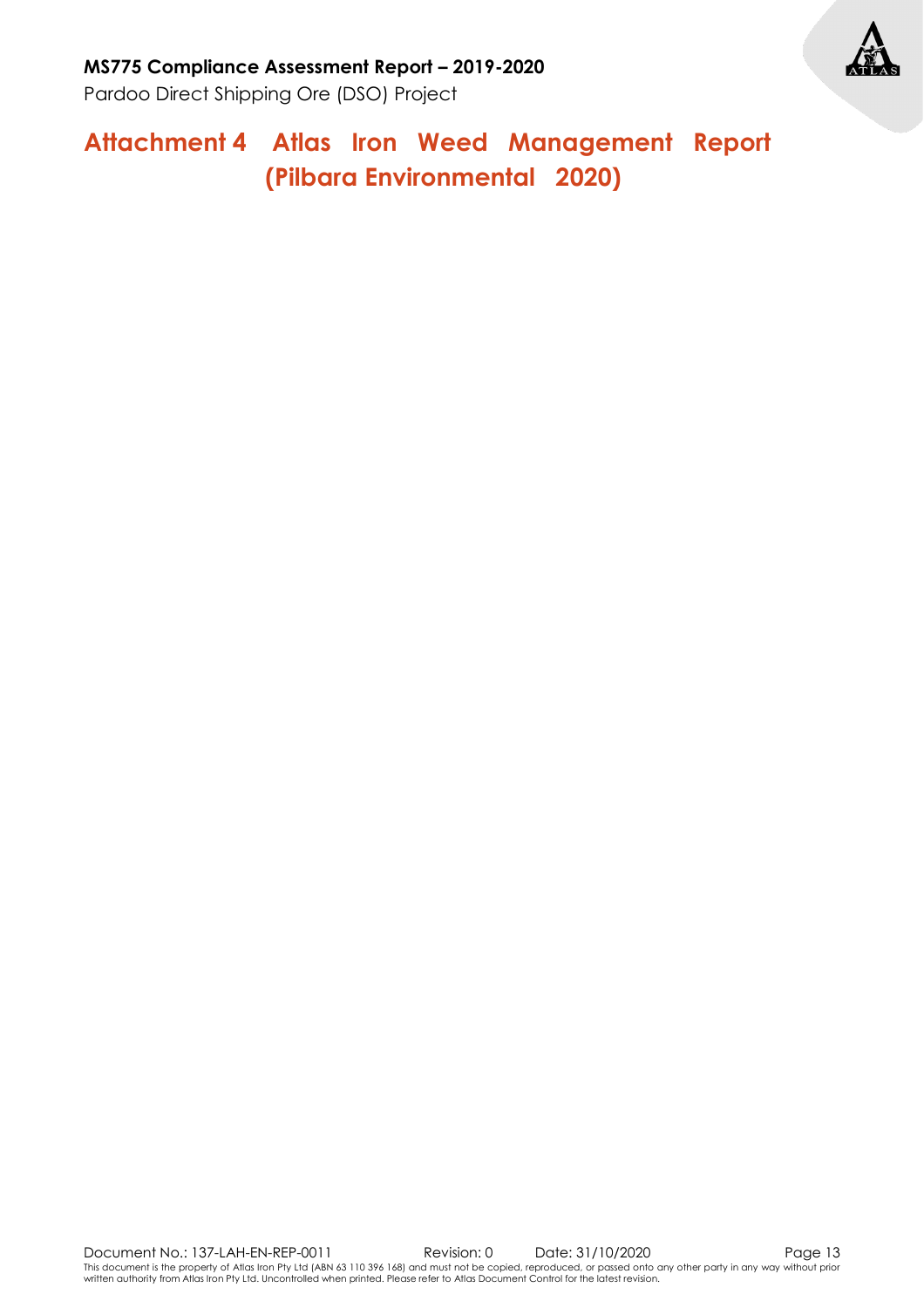

**Attachment 5 DRAFT Pardoo Landform Erosion Assessment (Mine Earth 2020)**